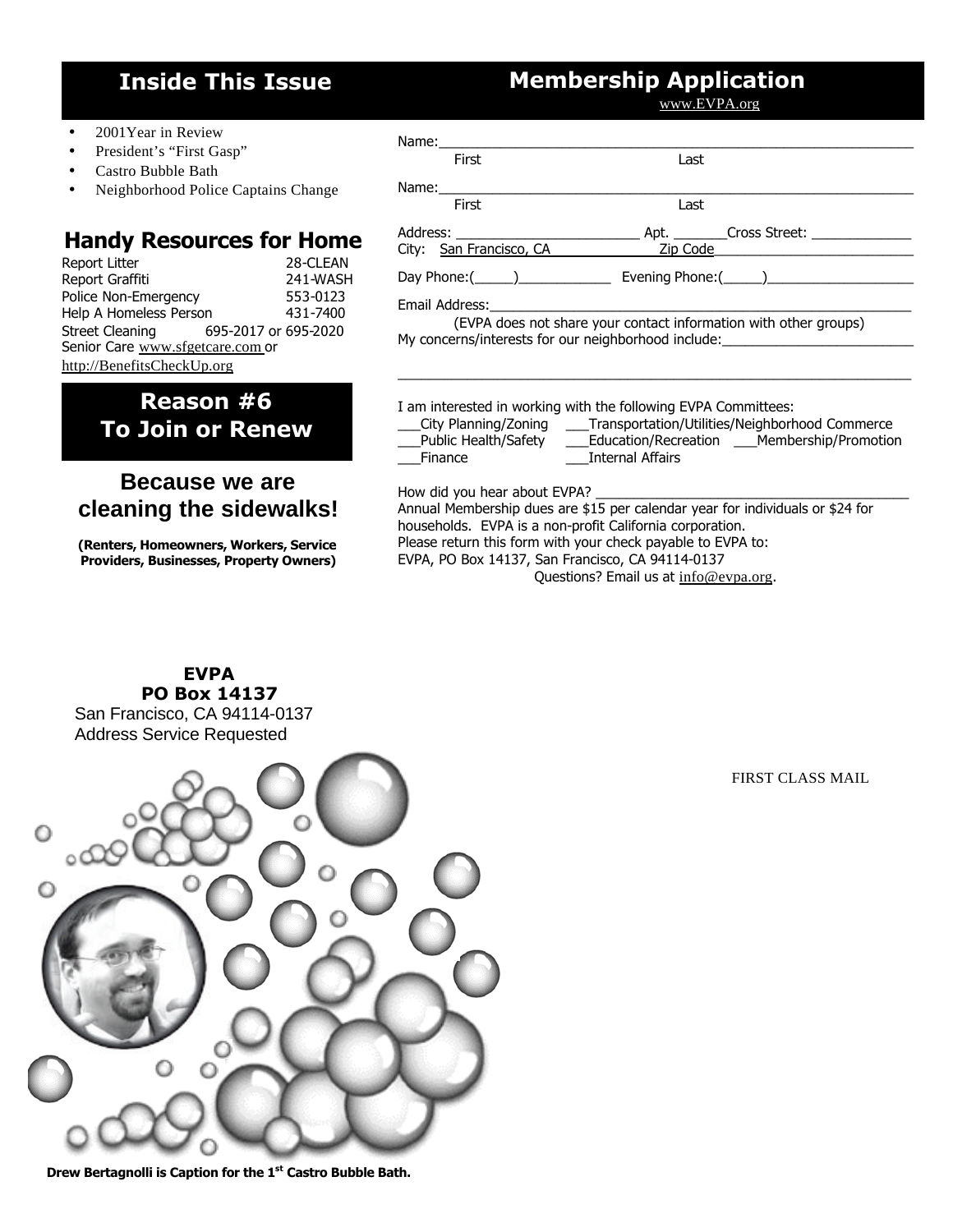

*Eureka!* News for Eureka Valley, Upper Market, Castro, Duboce & Twin Peaks. Published by the **Eureka Valley Promotion Association** 

Serving the neighborhood since 1881. Join@www.evpa.org

## **President s First Gasp Volume 121, Issue 1 January 2002 2002, A Year of Getting Things Done.**



Happy 2002 to everyone. As your new President, I am excited about the growth of our organization. We have several new officers (Tom Hanus, VP, Joe Foster, Corresponding Secretary, and Herb Cohn, Treasurer) as well as our **President Serina President Serina President Sering** Recording Secretary,

Mike Babbitt. My predecessor, Lion Barnett, who provided a great deal of leadership continues on the Board, allowing us to benefit from his considerable experience in neighborhood affairs. Previous VP, Gerald Abbott also remains on the Board. New Board members Steve Hall and Richard McGee join returning members Drew Bertagnolli, Michael Crawford and Judy Hoyem.

As we begin 2002, I would like to share my aspirations for EVPA. I want us to be a positive force that effectively embraces change and shapes that change so that it benefits our neighborhood. I want to continue working with residents and merchants so that the natural interdependency of the two groups is strengthened and common goals are defined and met. I want EVPA to be an organization that can help get things done, either through direct leadership or by providing critical support to others. I want city agencies to work in partnership with us to resolve quality of life and other important issues.

 I want to continue increasing EVPAs membership so that it truly reflects the diversity of our neighborhood. In 2002, we will see the completion of Pink Triangle Park Memorial, in which EVPA has played a crucial role. I would like us to channel that same energy into reclaiming other neighborhood spaces, in welcoming new businesses and helping existing ones prosper, and in reaching out to other organizations, both within Eureka Valley and in other neighborhoods, so that we can learn from them and share our own experiences.

Finally, I would like EVPA to be a place where neighbors can socialize as friends while making decisions in a respectful manner in the full knowledge that actions taken will be consistent with the directives of the membership.



O O

O

 $\circ$ 

 $\circ$ 

 $\circ$ ⊙

Ō

#### **Jump in the Castro Bubble Bath! Sticky, Smelly, Icky Sidewalk Scrubdown to Move Around.**

On Sunday, February 3<sup>rd</sup>, an all-volunteer group will use hot water, soap and elbow grease to clean and brighten the sidewalks along  $18<sup>th</sup>$  Street between Castro and Collingwood, as well as some frontages on Collingwood. Dubbed the "**Castro Bubble Bath**" the initiative targets stretches of sidewalk that have become increasingly grimy.

Volunteers are needed. Supplies and refreshments will be provided. The Bubble Bath begins at 8 am February  $3<sup>rd</sup>$  at the corner of 18<sup>th</sup> and Collingwood. Wear your worst clothing and be ready for spraying water and bubble play. By 10 am, you will have made a huge difference in how this key section of our neighborhood looks.

The Castro Bubble Bath will rotate elsewhere in the neighborhood as EVPA members identify trouble spots. The goal is to break a cycle of grime that has become too common and to spur others into redoubling their own cleaning efforts.

The condition of many sidewalks has been a concern for residents and businesses alike. The quality-of-life initiative continues to move forward within the City's administrative maze, albeit slowly. Rather than waiting for the conclusion of this process, the Utilities, Transportation & Neighborhood Commerce Committee is launching the Castro Bubble Bath. The Board has approved the effort. Please volunteer your time or financial support for this grass-roots cleanup work. Learn more from Drew Bertagnolli, block captain for the first effort, at 552-9331 or Michael Crawford, UTNC Chair, at 701-9455. DPW is providing some supplies and assistance.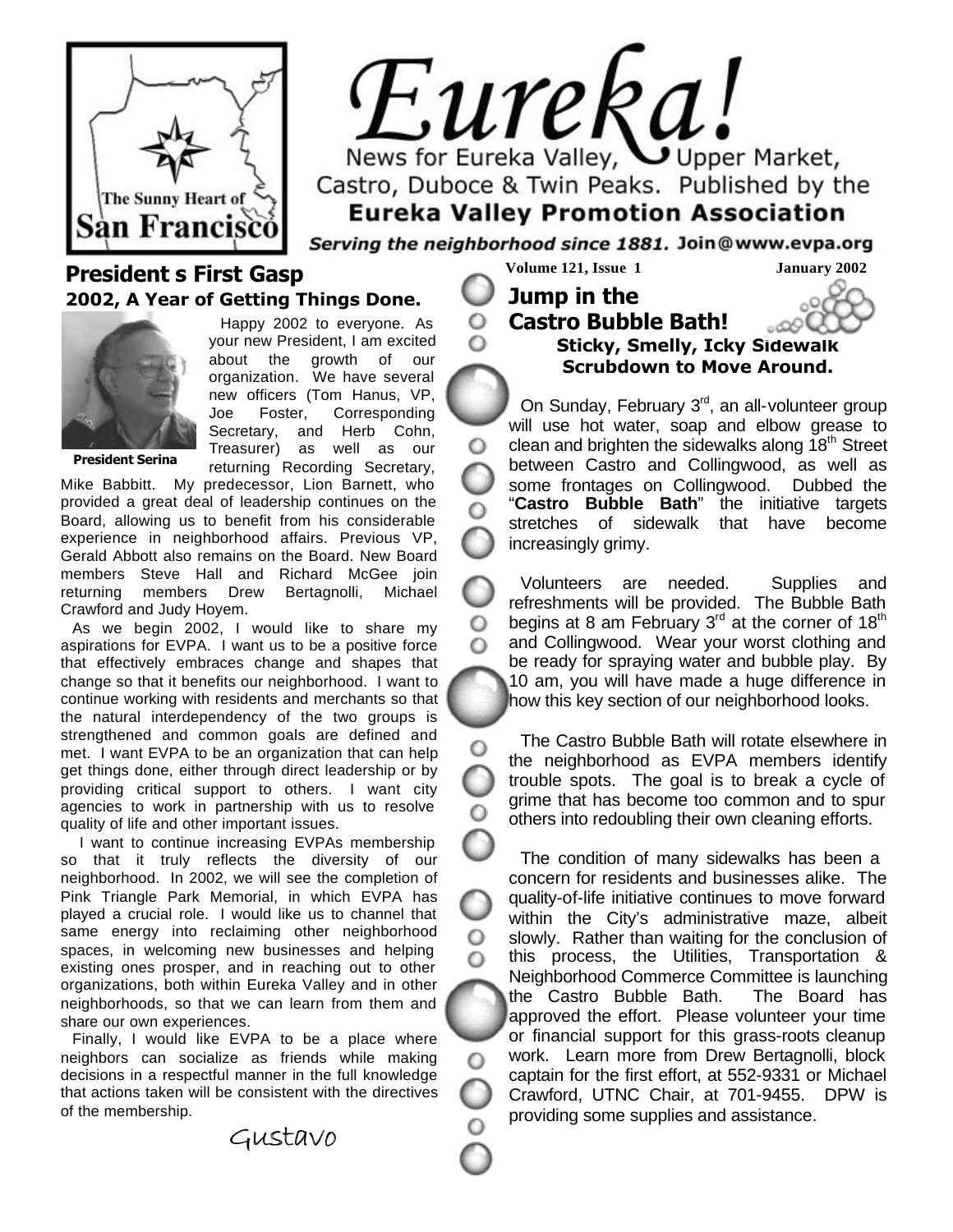#### **See the Renovations! Castro Theater Walking Tour for EVPA.**

EVPA members have a special opportunity to tour the restoration and renovation at the Castro Theater. The Theater, a Castro landmark in designation and visibility, is undergoing a multstage process to restore much of its original grand Spanish Renaissance/art deco styling.

Meet at the front door on January 22nd at 12:30 pm for a walking tour.

Architect Timothy Pflueger, who also designed Oakland's Paramount Theater, created the Castro Theater to be reminiscent of a Spanish castle. The interior was envisioned as the inside of a vast tent, with huge tapestries, trompe l'oeil murals and a glittering chandelier. The team that worked on Oakland's Paramount Theater also is working on the Castro. The UTNC Committee arranged the walking tour. The Theater is an EVPA member.

## **Diesel Idling.**

Clothing store Diesel has not yet signed the lease for the former Bank of America Building at Castro/Market. Renovations and negotiations continue according to Lurie Company, the property owner. Meanwhile, EVPA has been in conversations with Lurie to proactively address concerns about the impact Diesel's entry might have on smaller, existing neighborhood merchants as well as what on-going commitment Diesel would make to the area.

Some existing retailers support Diesel saying it would help retain local shoppers and attract new ones to the main strip. Some in the community philosophically object to a chain retailer arguing it diminishes Eureka Valley's uniqueness and fuels a cycle of higher commercial rents. Diesel does offer domestic partner benefits, and has indicated through Lurie that it intends to support and participate in the neighborhood's diverse activities. What that participation might be is unclear and the UTNC Committee is following the issue and pushing to get a presentation directly from Diesel rather than the landlord.

EVPA anticipates a representative from Diesel/Lurie to be at the February general meeting.

#### **Billboard Ban Endorsement? Planning, UTNC Differ on Request.**

SF Beautiful has asked permission to use EVPA's name in material endorsing a city-wide ban on new billboards. The measure will be on the ballot in the March  $5<sup>th</sup>$  elections.

The Planning Committee has approved the request. The Utilities, Transportation & Neighborhood Commerce Committee has voted against the request. The matter goes before the general membership at the January  $17<sup>th</sup>$  meeting for final vote.

Eureka Valley is not directly affected. No new billboards can be erected presently in the area. The proposed ban, if passed, is expected to impact the Third Street Corridor and Lombard Street most.

Advocates for the endorsement request believe allowing use of the EVPA name can raise the association's visibility and place it on the "winning side" of the issue. Additionally, some feel outdoor advertising represents an undue commercialization of public space and yields profits to the landowners that they should earn elsewhere. Endorsement opponents argue EVPA should not lend its name lightly to ballot measures, that the ban is likely to produce unintended economic consequences, and that the issue should be addressed by neighborhood associations in the affected areas and voters at large in the March 5 election.

## **AdHoc Committee on Homelessness Created by President.**

An AdHoc Committee has been created to work on Supervisor Gavin Newsom's proposal on homelessness. The Committee will make recommendations to the board and general membership. Contact Gustavo Serino for more information.

#### **January Meeting January 17, 2002 EVRC Auditorium 100 Collingwood**

- 1. Budgets
- 2. Introduction of New Park Station Captain
- 3. Plans for 2002: PTP and Cleaning Sidewalks
- 4. Membership Concerns
- 5. 2500 Market Street
- 6. Introduction of New Board
- 7. New Business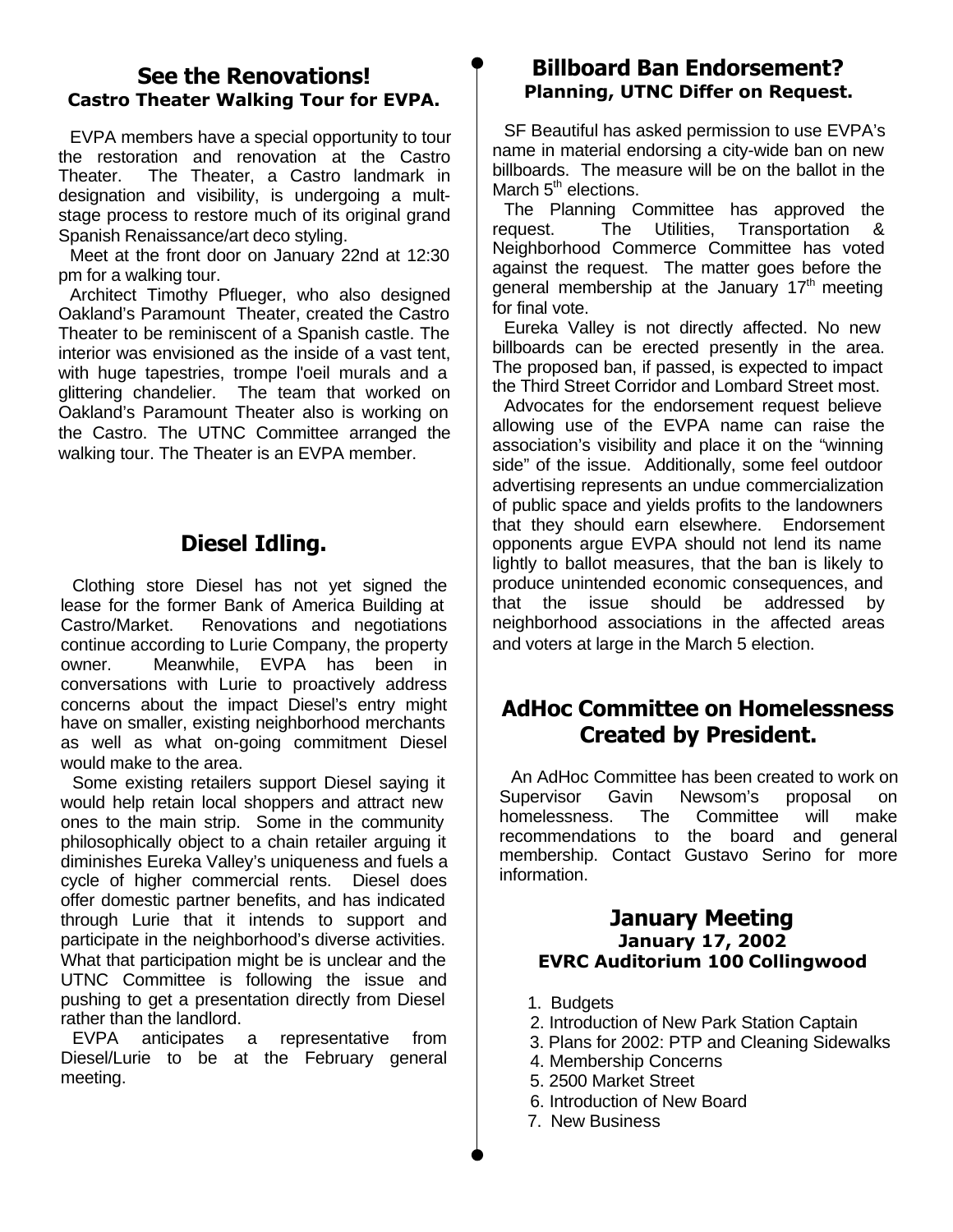#### **Thank You, Wells Fargo! Foundation Donates \$5K to PTP.**

Pink Triangle Park has received a \$5,000 grant from the Wells Fargo Bank Foundation! Our thanks go to Wells Fargo folks Mario Diaz who helped guide our application through the process, to Pamela Erwin who approved the grant, to our new Castro branch WFB Manager, Chris Befumo.

EVPA gratefully acknowledges the support of the WFB Foundation as we create a memorial and park to those lesbians and gays killed in the Holocaust. Thanks also to Herb Cohn and the PTP Committee for writing the grant proposal. And so we put the question out there…Are there any other companies who care to match the WFB contribution? Just asking.  $\circledcirc$ 

#### **CarShare Adds Castro Lot. Turns Out We Share, Play Well W/Others**

City CarShare, a non-profit vehicle sharing program, has placed two cars in the parking lot behind Walgreen's at 18<sup>th</sup> and Castro. The program opened a Davies Medical Center campus location in early 2001. According to Annie Bourdon with City CarShare, that location was the program's # 1 site in use and so an effort was made to find more locations nearby. Members place a \$300 deposit, and then minimum monthly fees plus modest fees based on usage. It's ideal for people who do not want the hassle and expense of car ownership, but need periodic use of a car for errands. Click [www.citycarshare.org](http://www.citycarshare.org) or call (415) 995-8588.

## **Want to Move? Now May Be Time.**

The rental market continues to weaken according to the number of apartment listing posted at [CraigsList.org,](http://www.craigslist.org) an online community bulletin board.

The number of apartments for rent posting now averages 5000 per week compared to 800 posting weekly exactly one year ago. A review of listings in Eureka Valley shows that as quantity rises, some – but not all -- landlords are making significant reductions in asking price. A walk around the neighborhood shows even more "For Rent" signs in windows. View the changing market at [www.craigslist.org](http://www.craigslist.org) and follow the "Graph" link at the top of the "Housing" category to monitor overall trends.



Deadline for the next issue is February 1. Ads submitted electronically encouraged.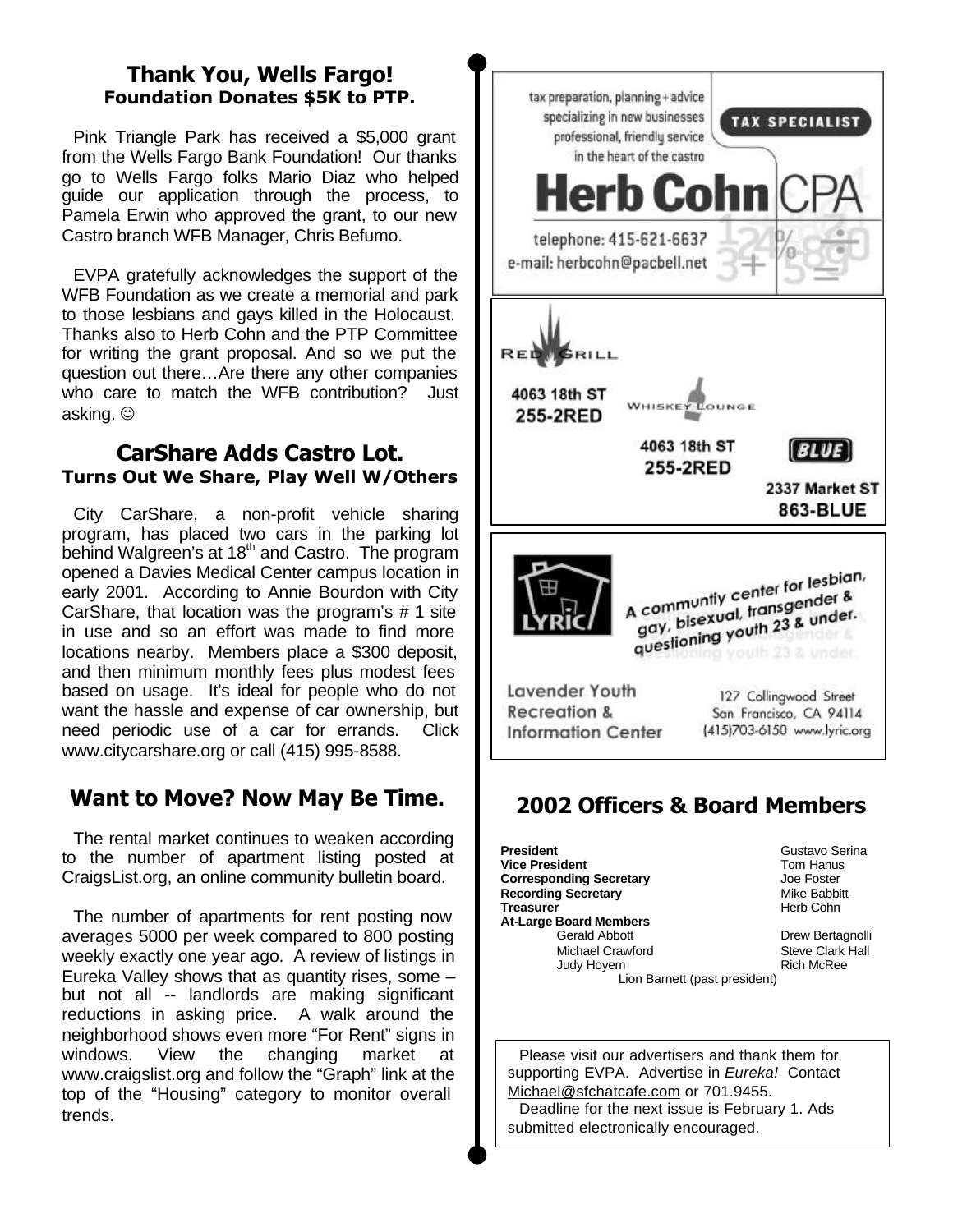### **2001 in Review - Our Neighborhood & Nation.**

The events of 9/11 tend to overshadow all remembrances of 2001. It was a year marked with progress in our neighborhood even as we were rocked nationally. Step into our time machine and travel back.



In January, EVPA goes online at evpa.org courtesy of **Roger Yates**.

February sees the "Whereas" meeting and the seating of a full 12-member board of directors. The additional peoplepower fuels new efforts. committee system for reviewing items and making recommendations is implemented.

Plans for the redevelopment of Davies Medical Center and possible legislation limiting the size of "monster homes" occurred under the watchful eyes and involvement of the Planning Committee.



A weedy lot at the corner of Castro and Market gets a clean-up from the Parks Committee to transform the space into the Pink Triangle Park, a place of reflection and remembrance for lesbian and gay victims of the Holocaust. The design is selected from a community-based competition that selects a memorial by artists **Susan Martin** and **Robert Bruce**.

The adjacent 2500 Market Street temporary housing facility enjoys the support of EVPA members working through the Neighborhood Advisory Council.

The Planning Committee, chaired by **Judy Hoyem**, successfully stops redevelopment of the Victorian at 4038 17<sup>th</sup>, persuading commissioners that more than just the façade should be preserved.

In April, the Castro Meeting Room opens above Sunglass Hut, providing meeting space to local nonprofits for a nominal fee. The Room is the result of efforts from **Lion Barnett** and others who convinced Pottery Barn to cover the rent for several years.

Rolling electrical blackouts make throwing the light switch a considered decision. Do you remember your "Rotating Outage Block" number?

In July, we noted with regret the passing of **Lawrence Cohn**, father - and friend - of **Herb Cohn**.

The Bylaws Committee of **Herb Cohn** and **Tom Hanus** lead the successful effort to modernize the rules that govern the organization. Last revised in 1975, the Bylaws now reflect the organization's practices and close previous loopholes.

**Heidi Chipp** and **Joe Foster**, on separate vacations in Germany, meet up to hold the first international meeting of EVPA and to drink dark beer.

**Mike Babbitt** and **Nila Camino** tie the knot in Fiji, using that as an excuse to miss a board meeting.

The Quality-of-Life initiative begins in the Safety Committee, in coordination with **Supervisor Leno's** office and includes representatives from across the community.

"Rude Guy" appears. Blusters. Loudly tells us his net worth. Leaves.

Membership & Promotion revamps EVPA News into *Eureka*! and begins electronic distribution begins to those who live digitally. City officials and press members are added to the distribution list.

Tag-n-bag legislation fought with success. The Board of Supervisors, under pressure from residents and merchants, sends the bad idea back to committee.

Guidelines for a "Good Neighborhood Business" are developed by the Utilities, Transportation & Neighborhood Commerce Committee. MUMC won't sign on, but EVPA's business basics are established.

In August, **Thomas Landry**, the program director of the 2500 Market Street youth shelter resigns.

MUNI begins its "Castro Shuttle" service, prompting an enthusiastic "Thank You" letter from EVPA to **Michael Burns**, MUNI's general manager.

EVPA's website at www.EVPA.org gets a makeover from Membership & Promotion. Haven't been there? Click www.evpa.org and see.

Everything you always wanted to know about EVPA but were afraid to ask, are answered in a new Membership Guide developed by M&P. Don't have one yet? Sounds like you need to go to the January meeting.



The events of September 11<sup>th</sup>... Planes become missiles of steel and bone, twin towers fall and the Pentagon is attacked. In a field in Pennsylvania, there is a hole in the ground in the shape of a plane. The worst attack in U.S. history rocks through the